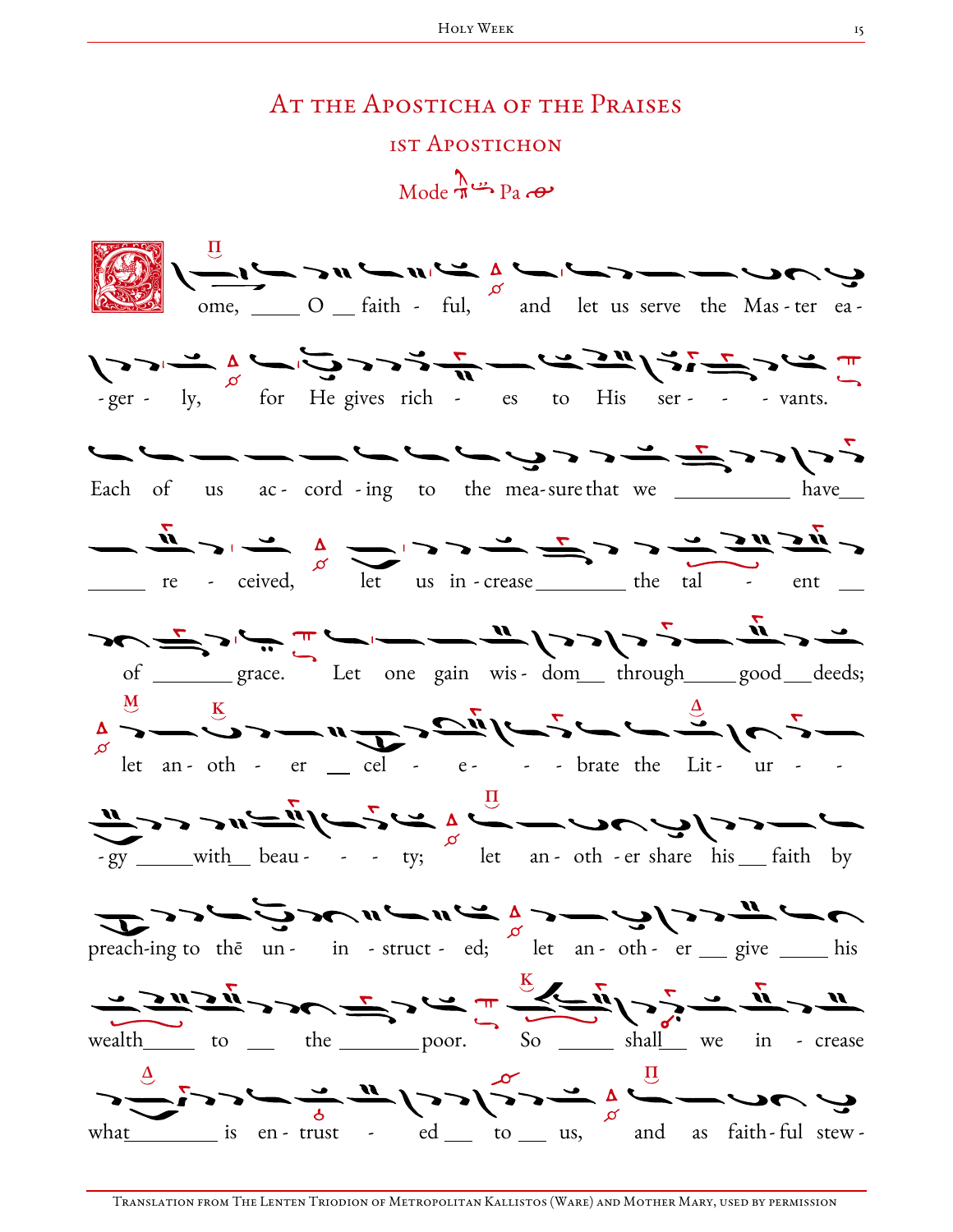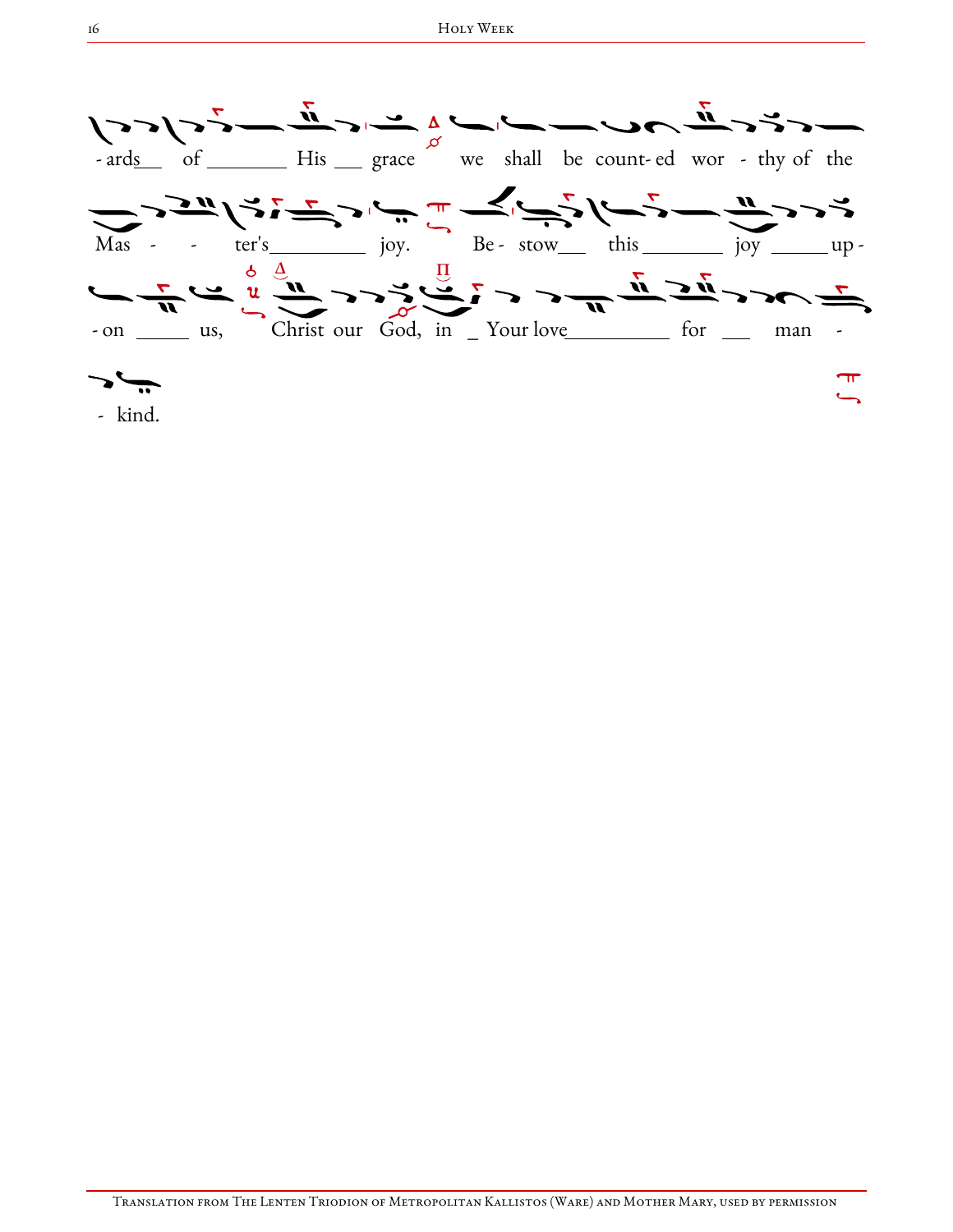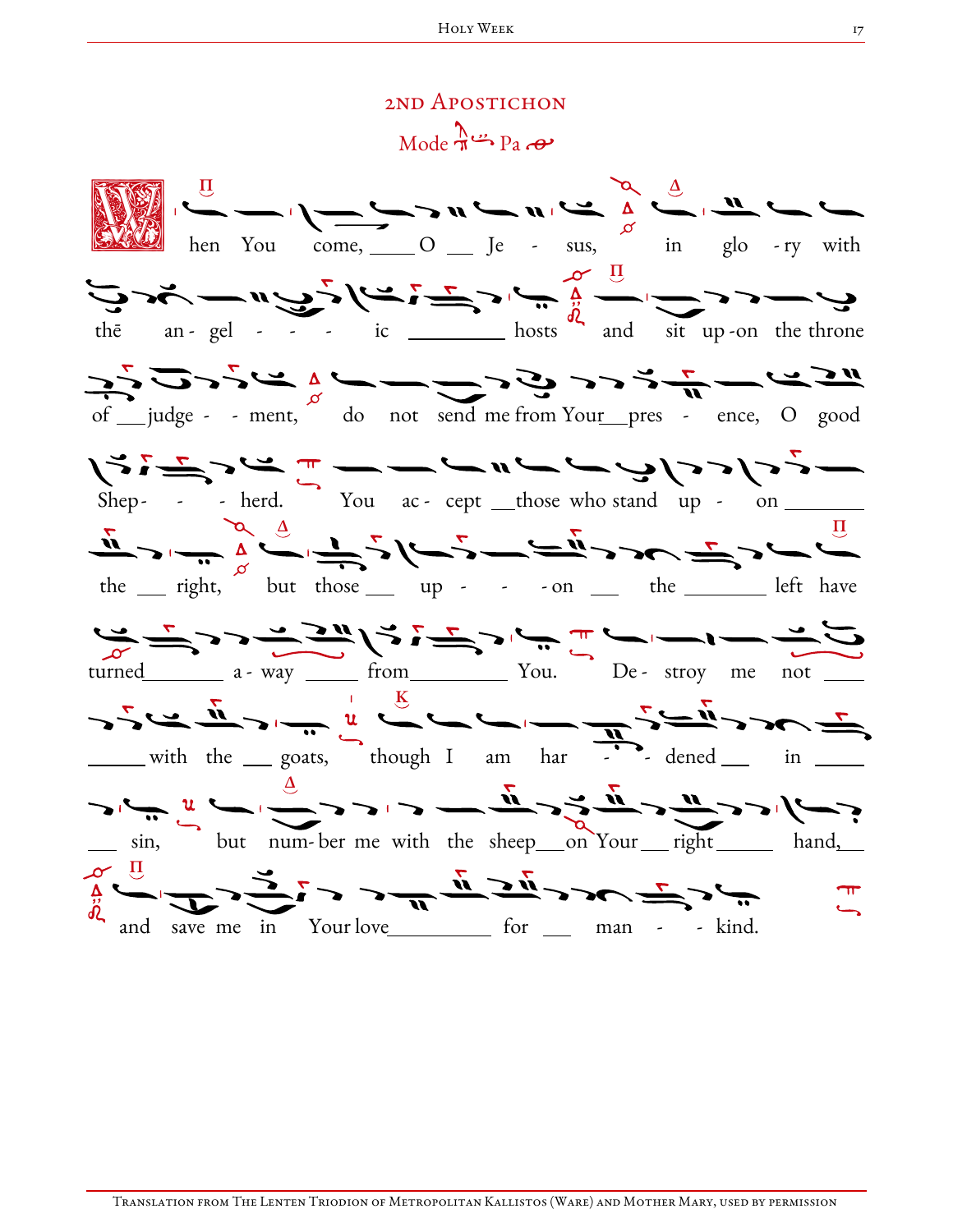## 3rd Apostichon  $Mode \rightarrow Pa$

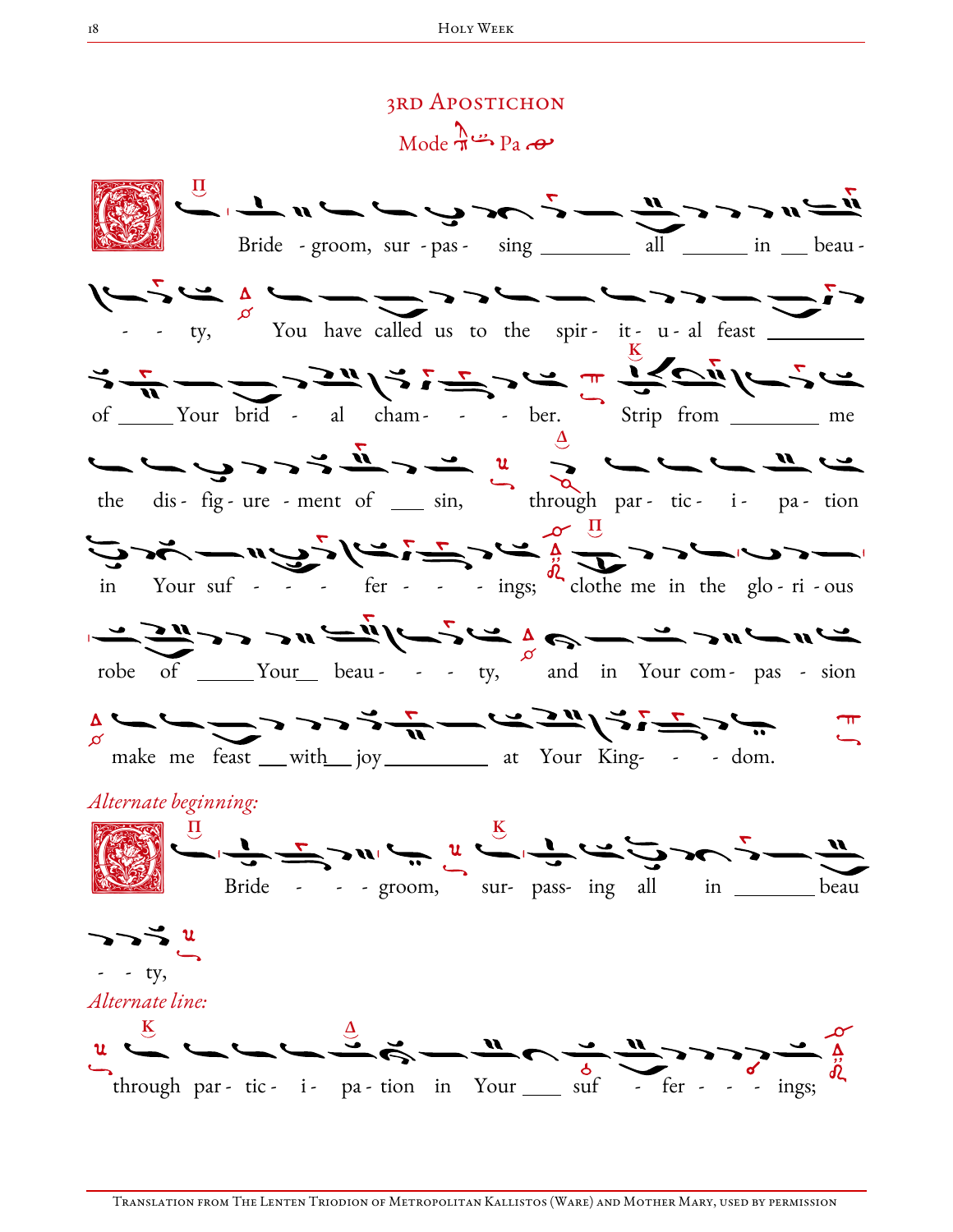## **GLORY. BOTH NOW**

Mode  $\overline{q}$  Ga  $\phi$ 



## DOXASTIKON

Mode  $\overline{q}$  Ga  $\phi$